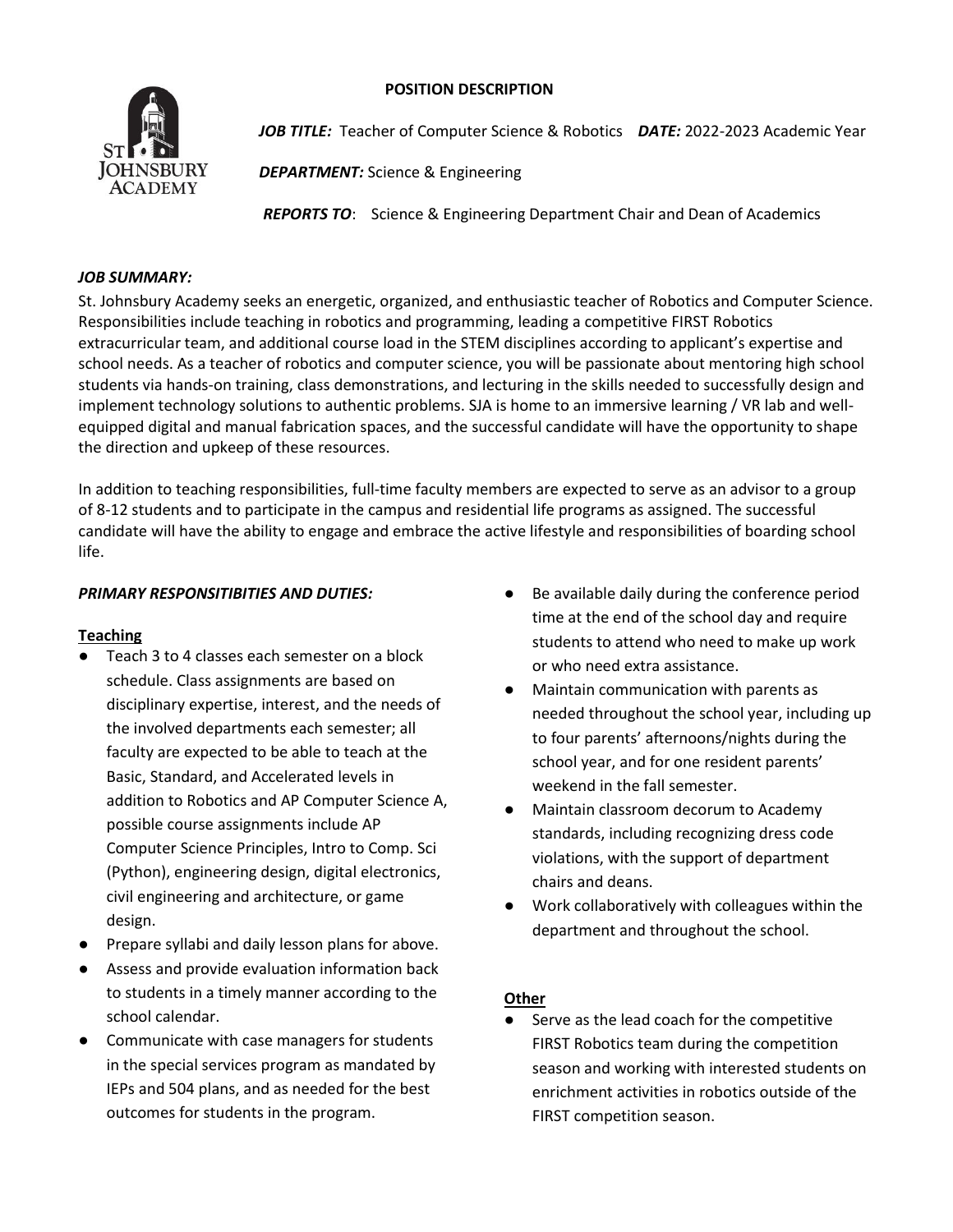- Serve as an advisor to a group of 10 -12 students during their four-year tenure at the Academy, including morning attendance and weekly advisory periods.
- Participate in the resident life program as assigned. Resident Life duties may include additional compensation or benefits, depending on the position. Specific assignments take into account faculty interest and lifestyle constraints as well as current school needs, and may include a position on regular dorm staff, after-school supervision of academic, athletic, or recreational activities, and serving as chaperones for student trips or events approximately three times per academic year.
- Attend assigned monthly meetings for all faculty, department, advisory class, and ad hoc committees. Time for department, advisory class, and ad hoc committees is generally allocated during the regular school day.
- Perform other duties as assigned.

#### *REQUIRED SKILLS AND ABILITIES:*

- Excellent organizational, communication, and collaboration skills
- High degree of competence with contemporary educational technologies such as video conferencing, electronic gradebooks, digital whiteboards, and the google education suite
- Flexibility to work occasional evenings and weekends for robotics events
- Demonstrated character and ability to serve as a mentor and role model for young people

#### *EDUCATION/EXPERIENCE:*

- Bachelor's' Degree required; STEM fields preferred
- Vermont Teaching License preferred, or willingness to pursue and obtain licensure after one year.
- Strong familiarity with the Java programming language as a minimum programming skill.
- Preferred: familiarity with additional digital design software such as Fusion 360 or Unity
- Preferred: experience with VEX robotics

#### *PHYSICAL REQUIREMENTS:*

*The physical demands described here are representative of those that must be met by an employee to successfully perform the essential functions of this job. Reasonable accommodation may be made to enable individuals with disabilities to perform essential functions.*

Must have the ability to sit and stand for extended periods of time; exhibit manual dexterity to use classroom, shop and lab tools, telephone, computer, tablet or other learning device; to see and read a computer screen and printed material with or without vision aids; hear and understand speech at normal classroom or office levels, and on the telephone; speak in audible tones so that others may understand clearly in normal classrooms, and on the telephone; physical agility to lift up to 25 pounds to shoulder height and 50 pounds to waist height; and to bend, stoop, sit on the floor, climb stairs, walk and reach overhead.

#### *WORKING ENVIRONMENT:*

The work environment characteristics described here are representative of those an employee encounters while performing the essential functions of this job. Reasonable accommodations may be made to enable individuals with disabilities to perform the essential functions.

Duties are normally performed in a school classroom, lab or CTE shop or classroom. The instructor may occasionally work in outside weather conditions and be exposed to wet and/or humid conditions, temperature fluctuations, fumes or airborne particles, chemicals commonly used in instruction and /or cleaning. It may be expected that the individual could be exposed to blood or other potentially infectious materials during the course of their duties. The teacher may be exposed to infectious disease as carried by students.

The noise level in the work environment is usually moderate to loud on occasion.

## *BACKGROUND CHECK AND FINGERPRINTING*

The Academy conducts criminal record checks on all candidates. We reserve the right to investigate fully